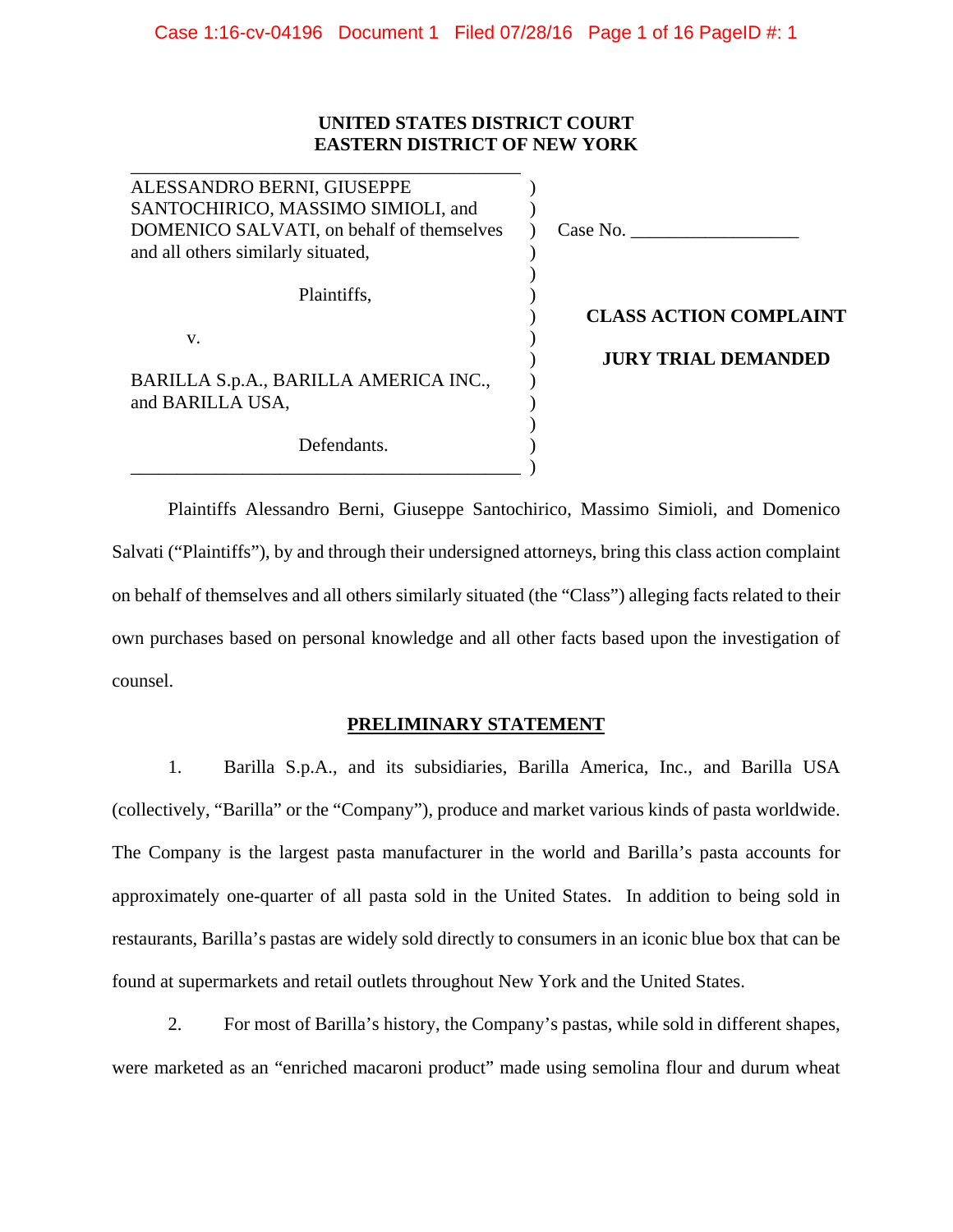### Case 1:16-cv-04196 Document 1 Filed 07/28/16 Page 2 of 16 PageID #: 2

flour. In recent years, Barilla has attempted to maintain market share in the face of Americans' changing tastes and dietary habits by introducing pastas that purport to be more health-conscious. These specialized products include pastas that are labeled "Gluten Free," "Whole Grain," "ProteinPLUS," and "White Fiber," among others.

3. Barilla packages these specialized pastas in same-sized boxes, and boxes that appear to be same-sized, but fills them with less pasta. For example, the standard, "enriched macaroni product" version of elbow pasta is sold one-pound (454 grams) per box. However, ProteinPLUS elbows are sold 14.5 ounces (411 grams) per box and the Whole Grain elbows are sold 13.25 ounces (375 grams) per box.



4. Deceptively, however, Barilla continues to sell all three types of elbow pasta in boxes that appear to be the same size when displayed on the shelf of a supermarket. The box used for the standard elbows and the Whole Grain elbows are identical, while the ProteinPlus elbows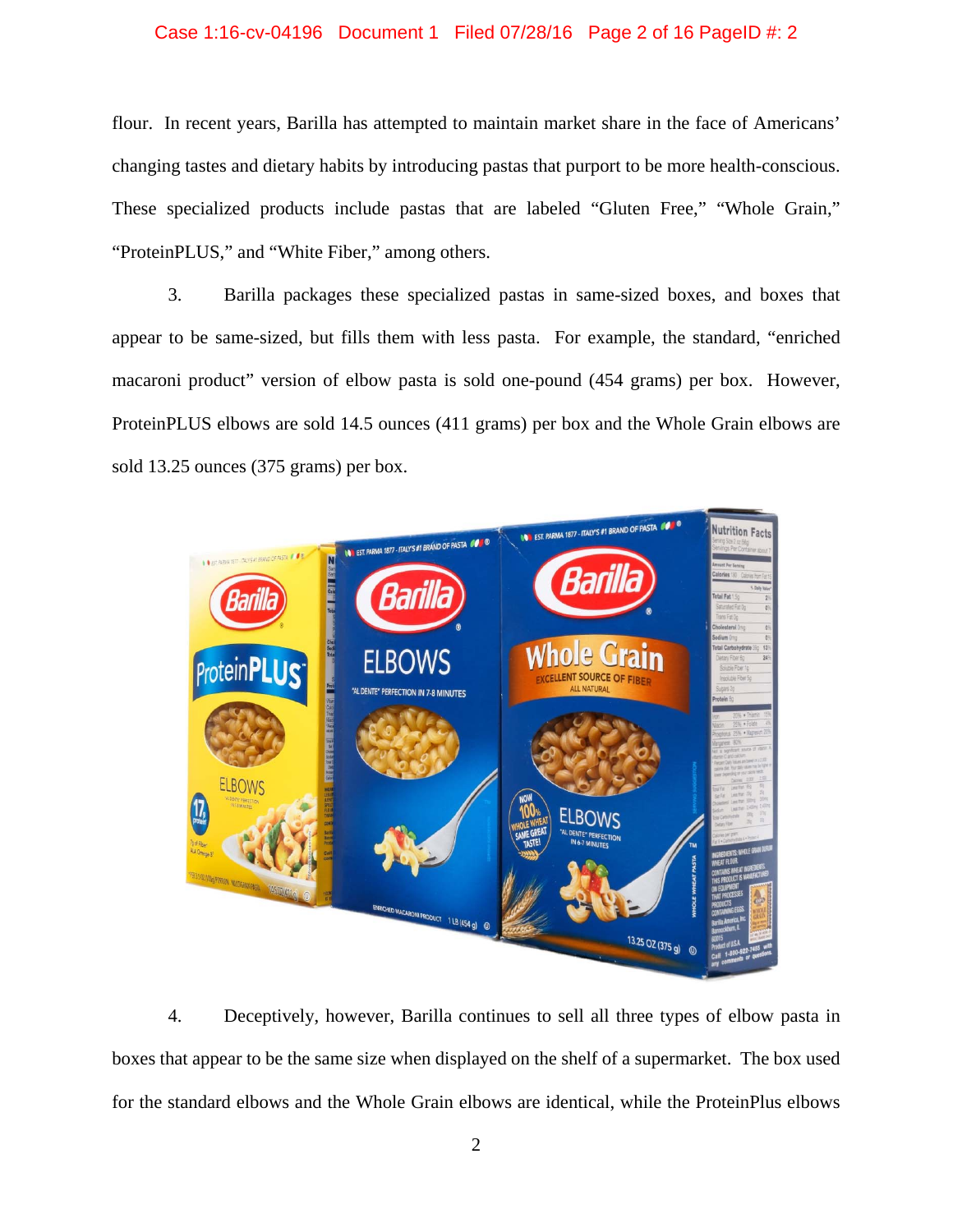# Case 1:16-cv-04196 Document 1 Filed 07/28/16 Page 3 of 16 PageID #: 3

are sold in a box that appears to be the same size but is actually thicker (as seen in the above visual comparison). As a result, rather than reduce the size of the box for the Whole Grain or ProteinPlus pastas, Barilla substantially under-fills the boxes in which these pastas are sold. Barilla also uses this practice when selling other shapes of pasta, such as spaghetti, penne, and shells, among others. Additional visual examples are below.

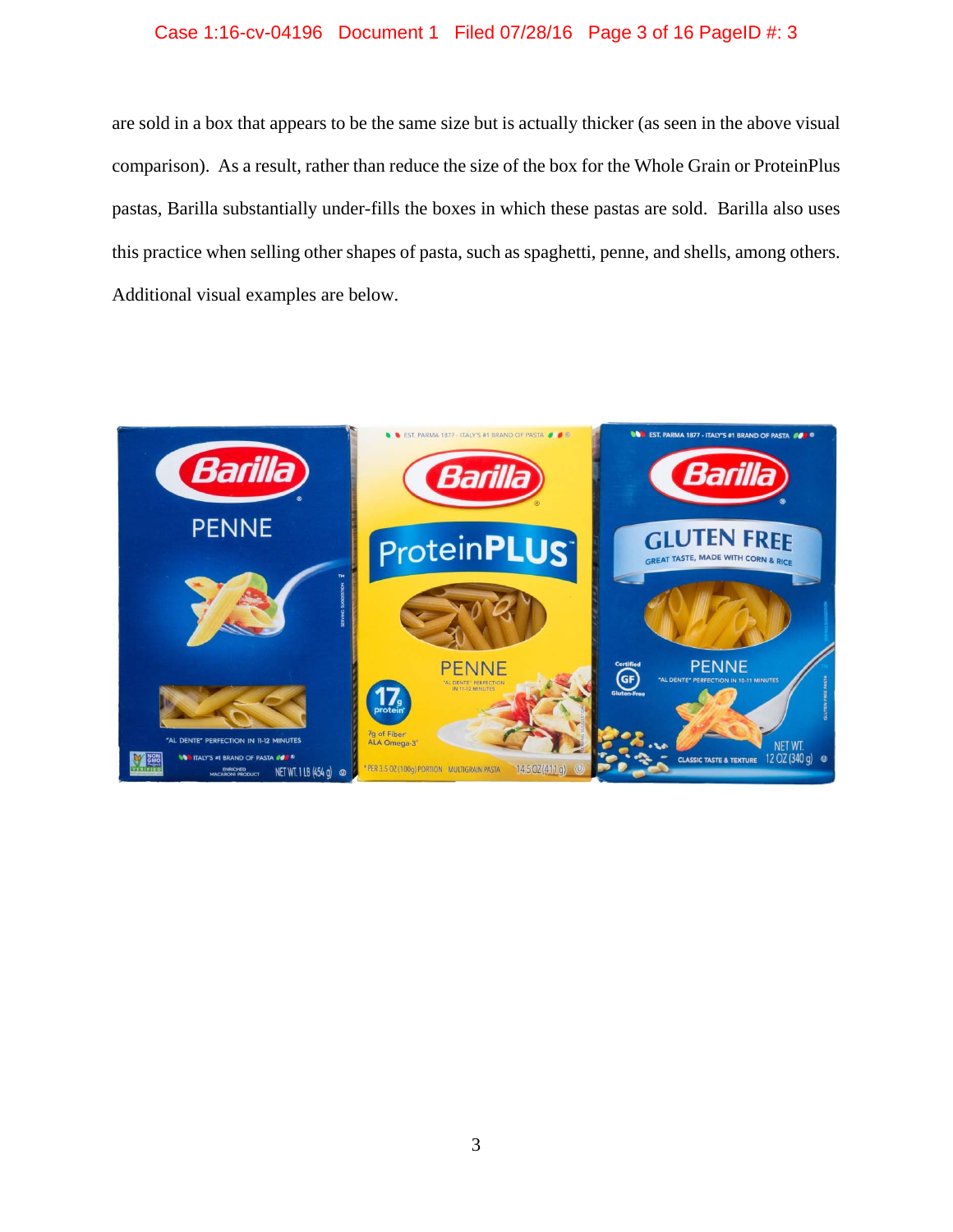

5. By using the traditional-sized boxes that have been recognized in the consumer marketplace for many years, but under-filling them, Barilla deceptively misleads consumers into thinking that they are purchasing the same quantities of pasta as they had historically when they purchased the standard "enriched macaroni product" version. While the boxes do identify the new reduced net weight in small print at the bottom of the box, consumers are not otherwise informed of this material change in the quantity of pasta inside, or that the boxes are substantially underfilled. Barilla relies on consumers' familiarity with the box size and appearance, known due to decades of marketing, to mislead consumers into thinking they are purchasing the same quantity of pasta when, in reality, the Company is filling the boxes with materially less pasta. By misleading consumers in this manner, Barilla is able to capitalize on the market for gluten-free, whole wheat, protein plus, and white fiber, while preserving and/or increasing its margins and conveying a favorable appearance relative to its own products and those of their competitors.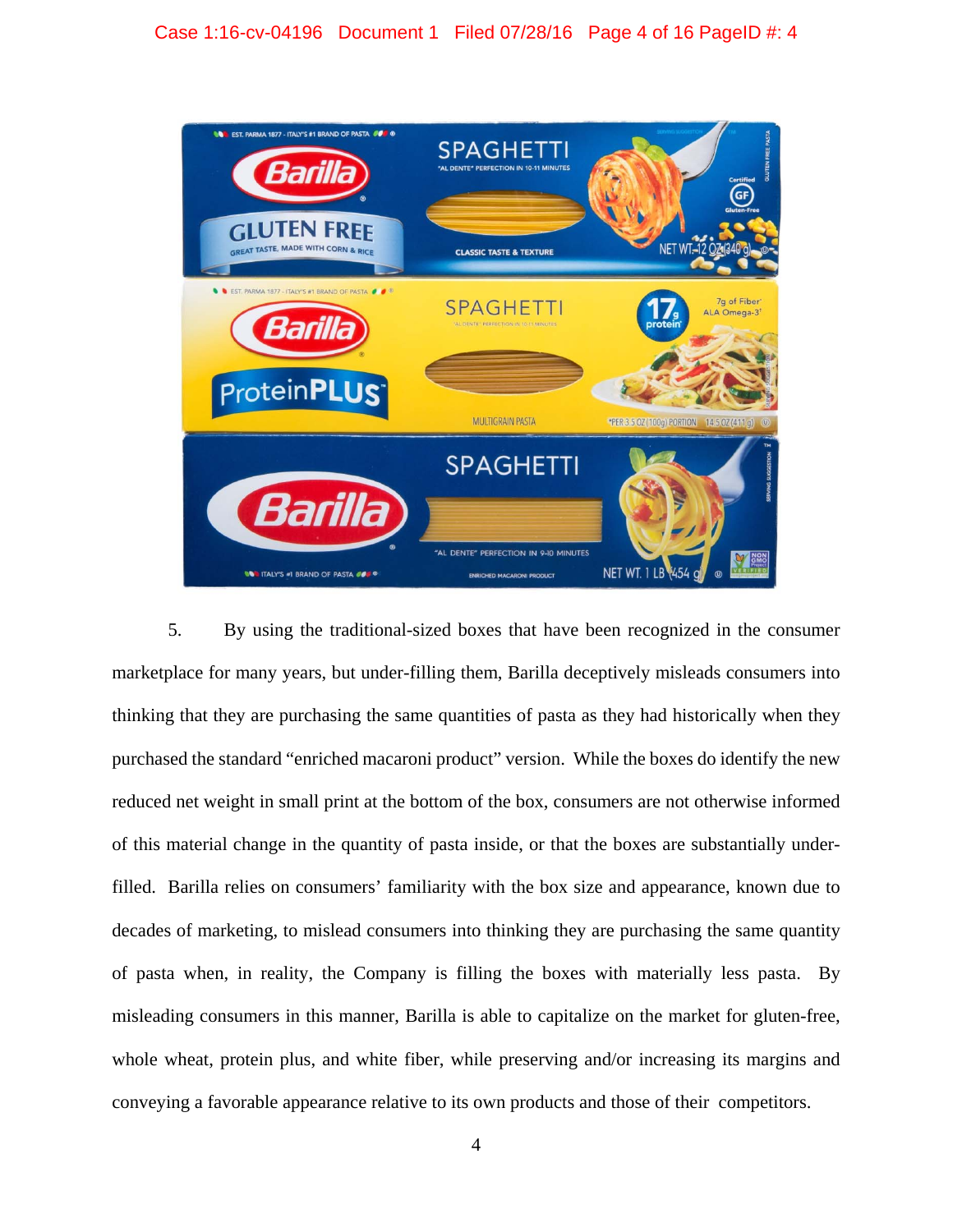### Case 1:16-cv-04196 Document 1 Filed 07/28/16 Page 5 of 16 PageID #: 5

6. This is a consumer protection action arising out of deceptive and otherwise improper business practices that Barilla engaged in with respect to the packaging of certain of its pasta products, detailed below, which are packaged in boxes and regularly sold at supermarkets, grocery stores, convenience stores, and pharmacies.

### **JURISDICTION AND VENUE**

7. This Court has original jurisdiction over the claims asserted herein individually and on behalf of the Class pursuant to 28 U.S.C. §1332(d). Subject matter jurisdiction is proper because: (1) the amount in controversy in this class action exceeds five million dollars, exclusive of interest and costs; and (2) the named Plaintiffs and defendants are citizens of different states. 28 U.S.C. §1332(d)(2)(A).

8. Venue is proper in this district pursuant to 28 U.S.C § 1391(a) because a substantial part of the events giving rise to Plaintiffs' claims occurred in this district, and defendants are subject to personal jurisdiction in this district. Defendants marketed and sold the products at issue in this action within this judicial district and do business within this judicial district.

#### **PARTIES**

9. Plaintiff Alessandro Berni ("Berni") is a citizen of the state of New York and resides in Bronx County. On at least one occasion during 2016, plaintiff Berni purchased, for his own consumption, a 12 ounce (340 gram) box of Gluten Free penne, a 13.24 ounce (375 gram) box of Whole Grain rotini, a 13.25 ounce (375 gram) box of Whole Grain medium shells, a 13.25 ounce (375 gram) box of Whole Grain linguine, and a 13.25 ounce (375 gram) box of Whole Grain spaghetti in Bronx, New York. Plaintiff Berni reasonably expected that these boxes were full of pasta and did not know that, in fact, the box of Gluten Free pasta contained approximately 25% less pasta, and the boxes of Whole Grain pasta contained 17% less pasta than they were designed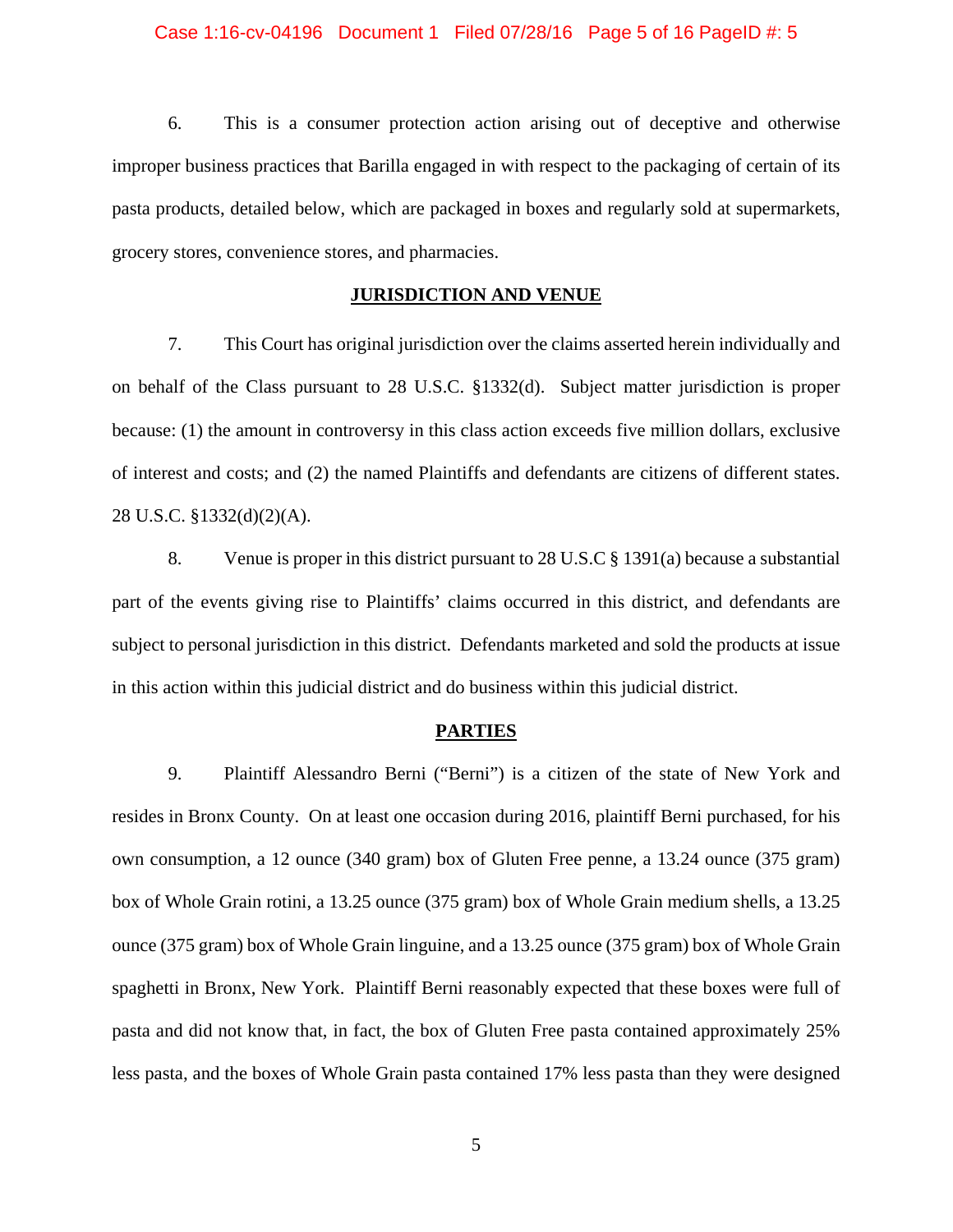#### Case 1:16-cv-04196 Document 1 Filed 07/28/16 Page 6 of 16 PageID #: 6

to hold, and was actually deceived. As a result of Barilla's deceptive packaging, plaintiff Berni was overcharged, did not receive the benefit of the bargain, and/or suffered out-of-pocket loss.

10. Plaintiff Domenico Salvati ("Salvati") is a citizen of the state of New York and resides in Kings County. On at least one occasion during 2016, plaintiff Salvati purchased, for his own consumption, one 13.25 ounce (375 gram) box of Barilla Whole Grain medium shells in Brooklyn, New York. Plaintiff Salvati reasonably expected that the box was full of pasta and did not know that, in fact, the box contained approximately 17% less pasta than it was designed to hold, and was actually deceived. As a result of Barilla's deceptive packaging, plaintiff Salvati was overcharged, did not receive the benefit of the bargain, and/or suffered out-of-pocket loss.

11. Plaintiff Mossimo Simioli ("Simioli") is a citizen of the state of New York and resides in Kings County. On at least one occasion during 2016, plaintiff Simioli purchased, for his own consumption, a 14.5 ounce (411 gram) box of Protein Plus spaghetti and a 14.5 ounce (411 gram) box of Protein Plus penne in Brooklyn, New York. Plaintiff Simioli reasonably expected that the boxes were full of pasta and did not know that, in fact, the boxes contained more than 10% less pasta than they were designed to hold, and was actually deceived. As a result of Barilla's deceptive packaging, plaintiff Simioli was overcharged, did not receive the benefit of the bargain, and/or suffered out-of-pocket loss.

12. Plaintiff Giuseppe Santochirico ("Santochirico") is a citizen of the state of New York and resides in Queens County. On at least one occasion during 2016, plaintiff Santochirico purchased, for his own consumption, a 14.5 ounce (411 gram) box of ProteinPLUS spaghetti in Queens, New York. Plaintiff Santochirico reasonably expected that the boxes were full of pasta and did not know that, in fact, they contained approximately 10% less pasta than they were designed to hold, and was actually deceived. As a result of Barilla's deceptive packaging, plaintiff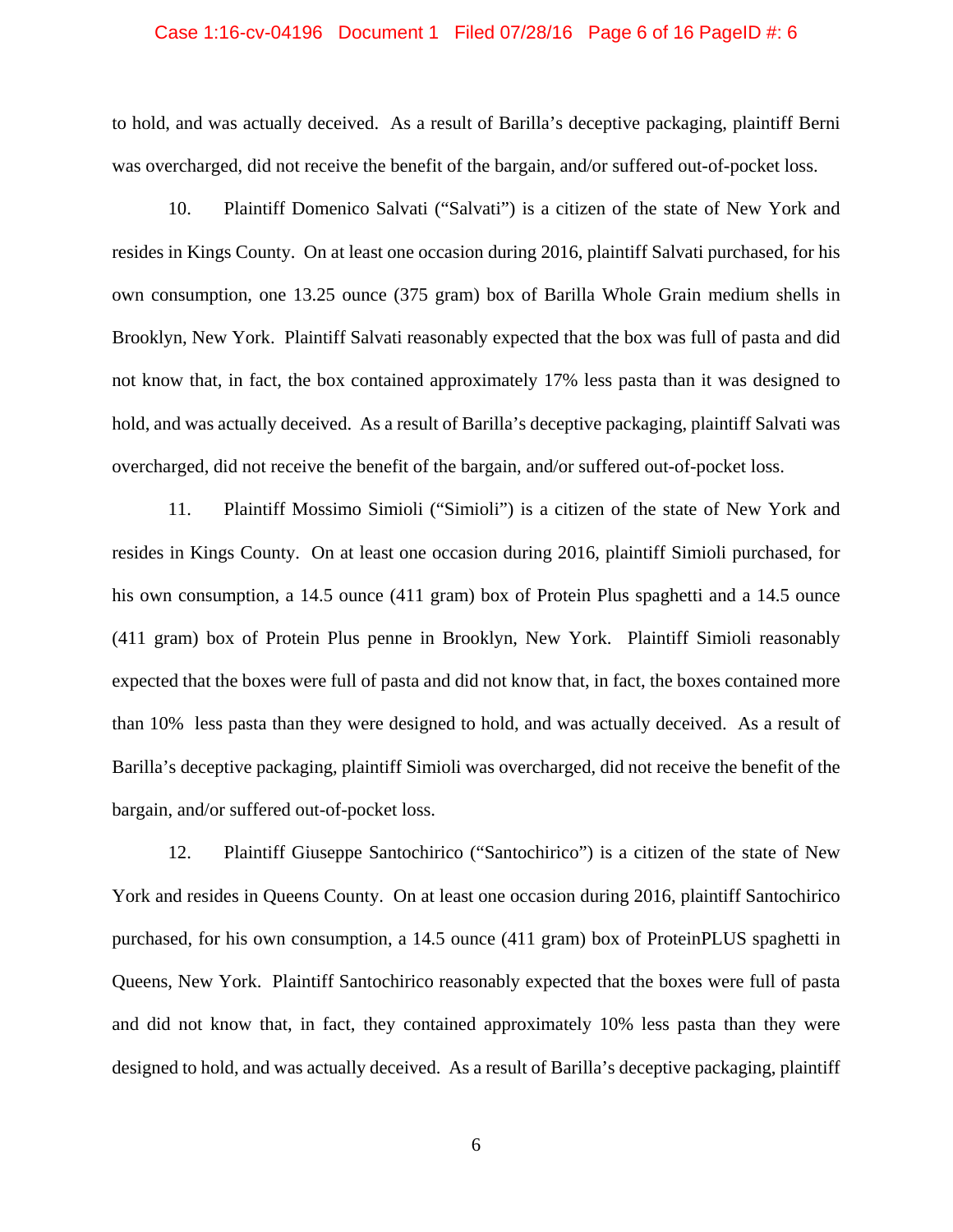### Case 1:16-cv-04196 Document 1 Filed 07/28/16 Page 7 of 16 PageID #: 7

Santochirico was overcharged, did not receive the benefit of the bargain, and/or suffered out-ofpocket loss.

13. Defendant Barilla S.p.A. is an entity organized under the laws of Italy and headquartered at Parma, Italy. Defendant Barilla S.p.A is the parent company and owner of defendants Barilla USA and Barilla America, Inc. ("Barilla America"). Barilla S.p.A, through its subsidiaries, manufactures, packages, advertises, markets, distributes, and/or sells pasta products in the United States.

14. Defendant Barilla America is an entity organized under the laws of Illinois and headquartered at 1200 Lakeside Drive, Bannockburn, Illinois, 60015. Defendant Barilla America manufactures, packages, advertises, markets, distributes, and/or sells pasta products in the United States in packaging that contains non-functional slack-fill.

15. Defendant Barilla USA is, upon information and belief, a d/b/a for either Barilla S.p.A. or Barilla America and is headquartered at 885 Sunset Ridge Road, Northbook, IL 60062. Defendant Barilla USA manufactures, packages, advertises, markets, distributes, and/or sells pasta products in the United States.

#### **FACTUAL ALLEGATIONS**

16. For decades, Barilla has sold pasta in non-transparent cardboard boxes that contain an oval transparent window. These blue Barilla boxes are so iconic as to have become an industry norm. They are sold predominantly in the following sizes: 4-3/4 inches wide and 7-1/4 long and 10-5/8 inch x 2-3/4 inch x 1-1/4 inch.

17. At an unknown time, Barilla began to intentionally ship thousands, if not millions, of these same-sized boxes, and boxes that appeared to be the same size when placed on a shelf, with materially less pasta inside. Rather than change the size of the boxes from the traditional size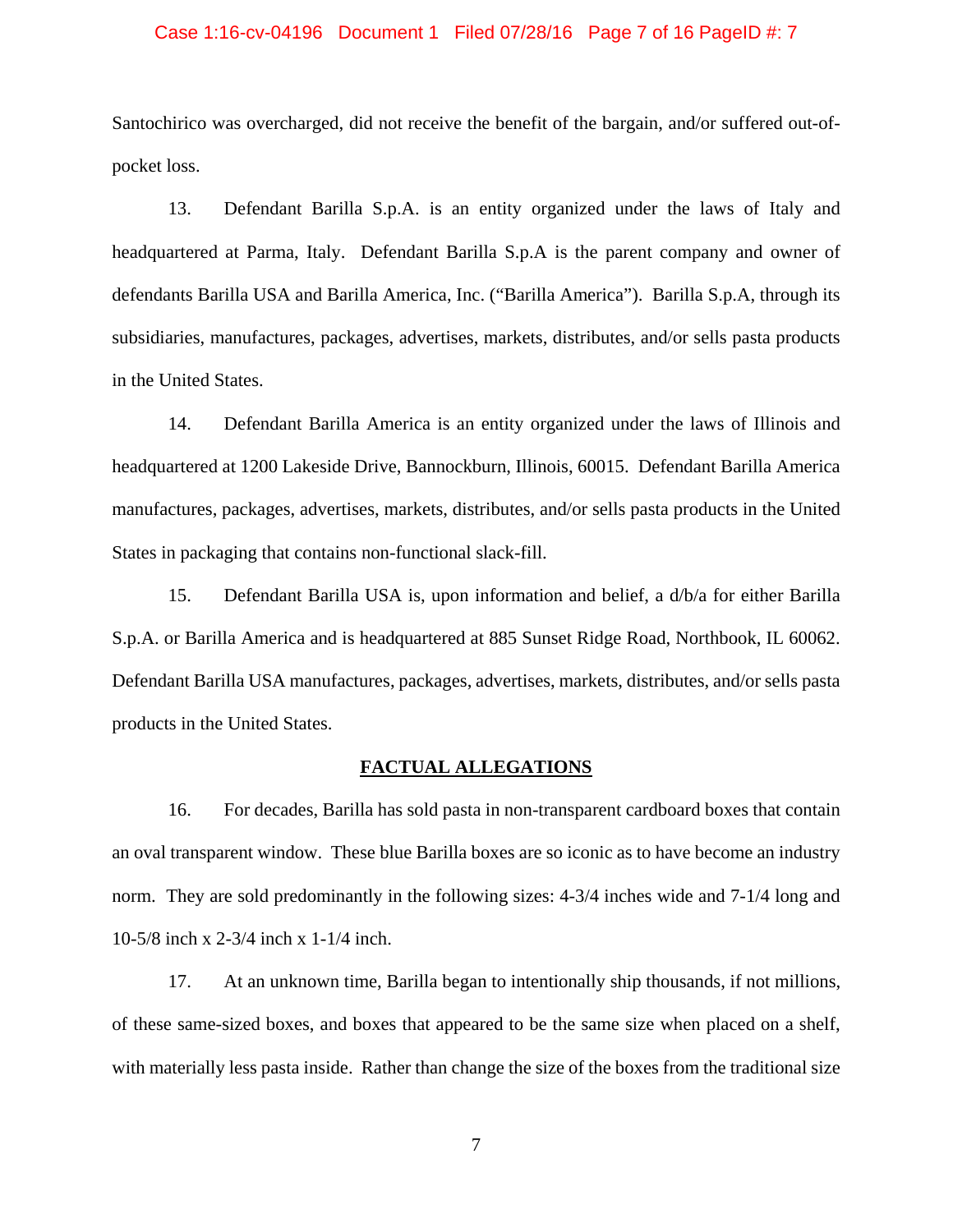### Case 1:16-cv-04196 Document 1 Filed 07/28/16 Page 8 of 16 PageID #: 8

to a new size that reflected the reduced fill, Barilla deceptively and misleadingly continued to use the same traditional-sized boxes that had been used for decades, giving the false impression that premium, "healthy," versions of its pasta were being sold in the same quantity per box as the original "enriched macaroni product."

### **A. Whole Grain Pastas**

18. Each of the Barilla Whole Grain pastas is a different shaped version of the same product. Each contains the same ingredient: whole grain durum wheat flour. Each is also marketed in boxes under-filled by the same amount.

19. Barilla's non-transparent boxes of Whole Grain pasta, including, but not limited to spaghetti, medium shells, elbows, and linguine, are sold approximately 17% empty, which constitutes non-functional "slack-fill" of 2.75 ounces, or 78 grams.

20. Barilla fails to disclose that, in fact, the Whole Grain pasta boxes contain a significant void. Rather, the Whole Grain pasta boxes falsely appear to contain the same amount of pasta as the original box.

#### **B. White Fiber Pastas**

21. Each of the Barilla White Fiber pastas is a different shaped version of the same product. Each contains the same ingredients: semolina, durum wheat flour, whole durum wheat flour, corn starch, niacin, iron, thiamine mononitrate, riboflavin, and folic acid. Each is also marketed in boxes under-filled by the same amount.

22. Barilla's non-transparent boxes of White Fiber pasta, including, but not limited to spaghetti, are sold approximately 25% empty, which constitutes non-functional "slack-fill" of 4 ounces, or 113 grams.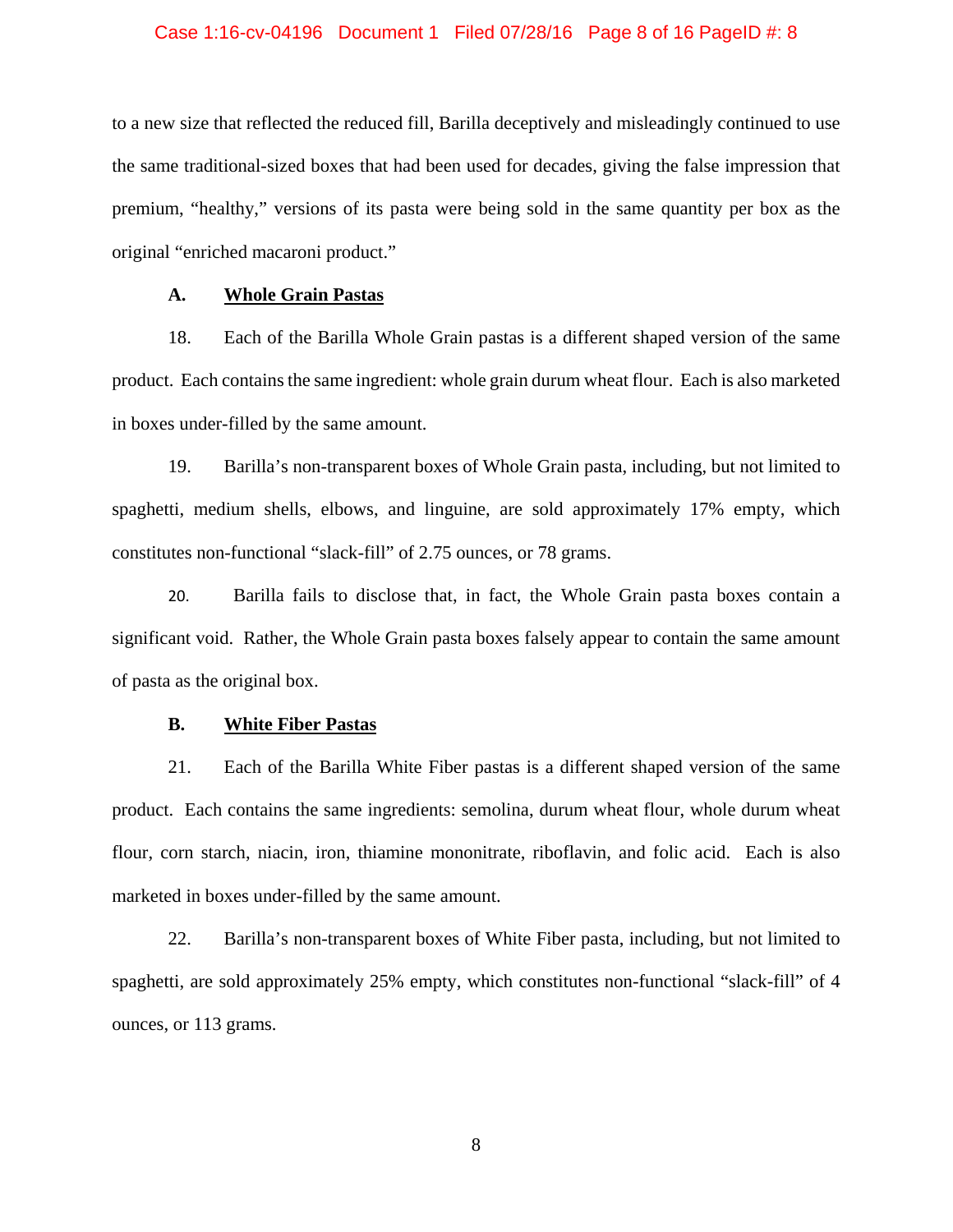### Case 1:16-cv-04196 Document 1 Filed 07/28/16 Page 9 of 16 PageID #: 9

23. Barilla fails to disclose that, in fact, the White Fiber boxes contain a significant void. Rather, the White Fiber boxes falsely appear to contain the same amount of pasta as the original box.

### **C. ProteinPLUS Pastas**

24. Each of the Barilla ProteinPLUS pastas is a different shaped version of the same product. Each contains the same ingredients: semolina, grain and legume flour blend, durum wheat flour, niacin, iron, thiamine mononitrate, riboflavin, and folic acid. Each is also all marketed in boxes under-filled by the same amount.

25. Barilla's non-transparent boxes of ProteinPLUS pasta, including, but not limited to spaghetti, penne, and elbows, are sold approximately 10% empty, which constitutes non-functional "slack-fill" of 1.5 ounces, or 42 grams.

26. Barilla fails to disclose that, in fact, the ProteinPLUS boxes contain a significant void. Rather, the ProteinPLUS boxes falsely appear to contain the same amount of pasta as the original box.

### **D. Gluten Free Pastas**

27. Each of the Barilla Gluten Free pastas is a different shaped version of the same product. Each contains the same ingredients: corn flour, rice flour, and mono and diglycerides. Each is also marketed in boxes under-filled by the same amount

28. Barilla's non-transparent boxes of Gluten Free pasta, including, but not limited to penne and rotini, are sold approximately 25% empty, which constitutes non-functional "slack-fill" of 4 ounces, or 113 grams.

29. Barilla fails to disclose that, in fact, the Gluten Free boxes contain a significant void. Rather, the Gluten Free boxes falsely appear to contain the same amount of pasta as the original box.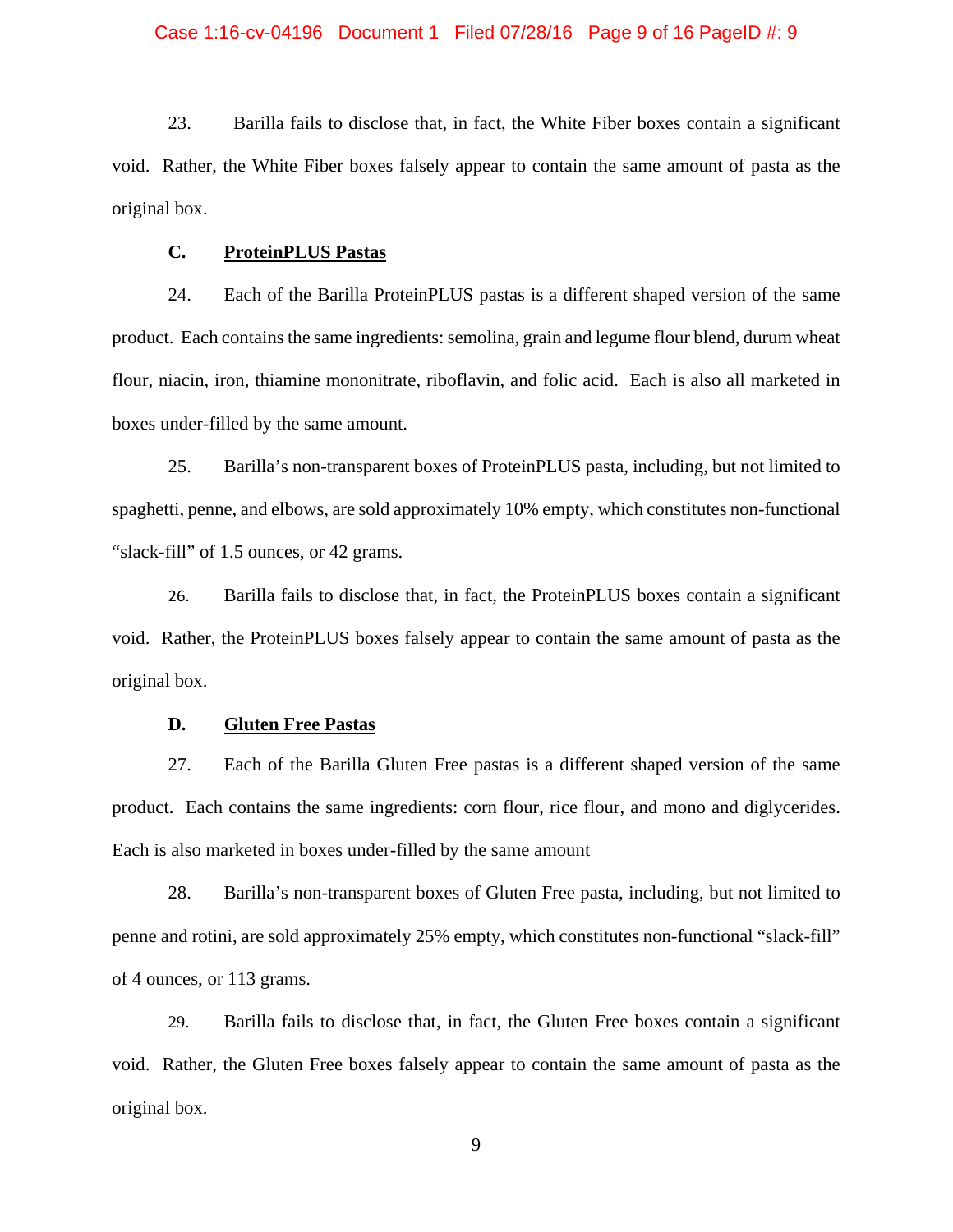## **E. Non-Functional Slack-Fill**

30. Barilla's deceptive practice described above is known as "slack-fill." Regulations

under the Federal Food, Drug, and Cosmetic Act ("FDCA") prohibit non-functional slack-fill as

set forth in 21 C.F.R. 100.100:

In accordance with section 403(d) of the act, a food shall be deemed to be misbranded if its container is so made, formed, or filled as to be misleading.

(a) A container that does not allow the consumer to fully view its contents shall be considered to be filled as to be misleading if it contains nonfunctional slack-fill. Slack-fill is the difference between the actual capacity of a container and the volume of product contained therein. Nonfunctional slack-fill is the empty space in a package that is filled to less than its capacity for reasons other than:

(1) Protection of the contents of the package;

(2) The requirements of the machines used for enclosing the contents in such package;

(3) Unavoidable product settling during shipping and handling;

(4) The need for the package to perform a specific function (e.g., where packaging plays a role in the preparation or consumption of a food), where such function is inherent to the nature of the food and is clearly communicated to consumers;

(5) The fact that the product consists of a food packaged in a reusable container where the container is part of the presentation of the food and has value which is both significant in proportion to the value of the product and independent of its function to hold the food, e.g., a gift product consisting of a food or foods combined with a container that is intended for further use after the food is consumed; or durable commemorative or promotional packages; or

(6) Inability to increase level of fill or to further reduce the size of the package (e.g., where some minimum package size is necessary to accommodate required food labeling (excluding any vignettes or other nonmandatory designs or label information), discourage pilfering, facilitate handling, or accommodate tamper-resistant devices).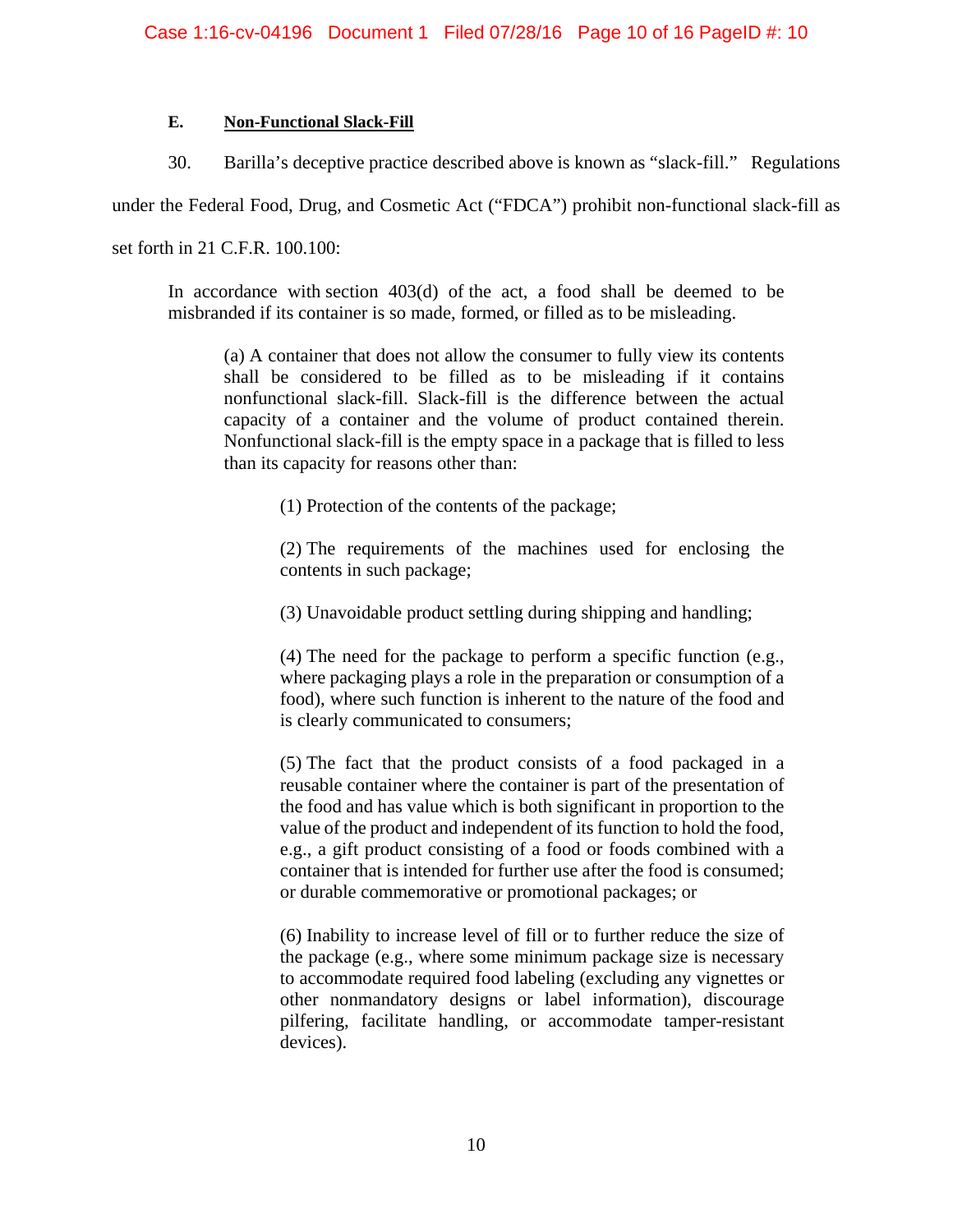#### Case 1:16-cv-04196 Document 1 Filed 07/28/16 Page 11 of 16 PageID #: 11

31. As a result of Barilla's misleading and deceptive use of traditional-sized, nontransparent boxes with unlawful slack-fill, Plaintiffs and the Class have purchased boxes of pasta that contain substantially less pasta than Plaintiffs and the Class expected and had previously received when purchasing the original type of Barilla pasta.

32. By this conduct, defendants violated New York law prohibiting the misbranding of food in language identical to that found in regulations promulgated pursuant to the FDCA, 21 U.S.C. §§ 343 et seq. Pursuant to N.Y. Agric. & Mkts. Law § 201, "[f]ood shall be deemed to be misbranded: 1. If its labeling is false or misleading in any particular. . . . 4. If its container is so made, formed, colored or filled as to be misleading."

33. Further, defendants have also violated the Rules of the City of New York which provides that foods are deemed misbranded "in accordance with the Federal Food, Drug and Cosmetic Act (21 U.S.C. § 343) or the New York State Agriculture and Markets Law (§ 201) under circumstances including, but not limited to, any of the following: (1) If its labeling is false or misleading in any particular. . . (4) If its container is so made, formed, colored or filled as to be misleading. . . ." *See* 24 R.C.N.Y. Health Code § 71.05(d).

34. Plaintiffs and the Class have been damaged by Barilla's violations of the foregoing laws, rules, and regulations.

### **CLASS ACTION ALLEGATIONS**

35. Plaintiffs bring this class action pursuant to Federal Rule of Civil Procedure 23 on behalf of themselves and the Class defined as follows:

All purchasers of Barilla "Gluten Free," "Whole Grain," "ProteinPLUS," and "White Fiber" pastas who purchased the products for personal, family, or household use due to Barilla's deceptive practice of slack-filling, and did not resell them.

Excluded from the Class are defendants; the officers, directors or employees of defendants; any entity in which the defendants have a controlling interest; and any affiliate, legal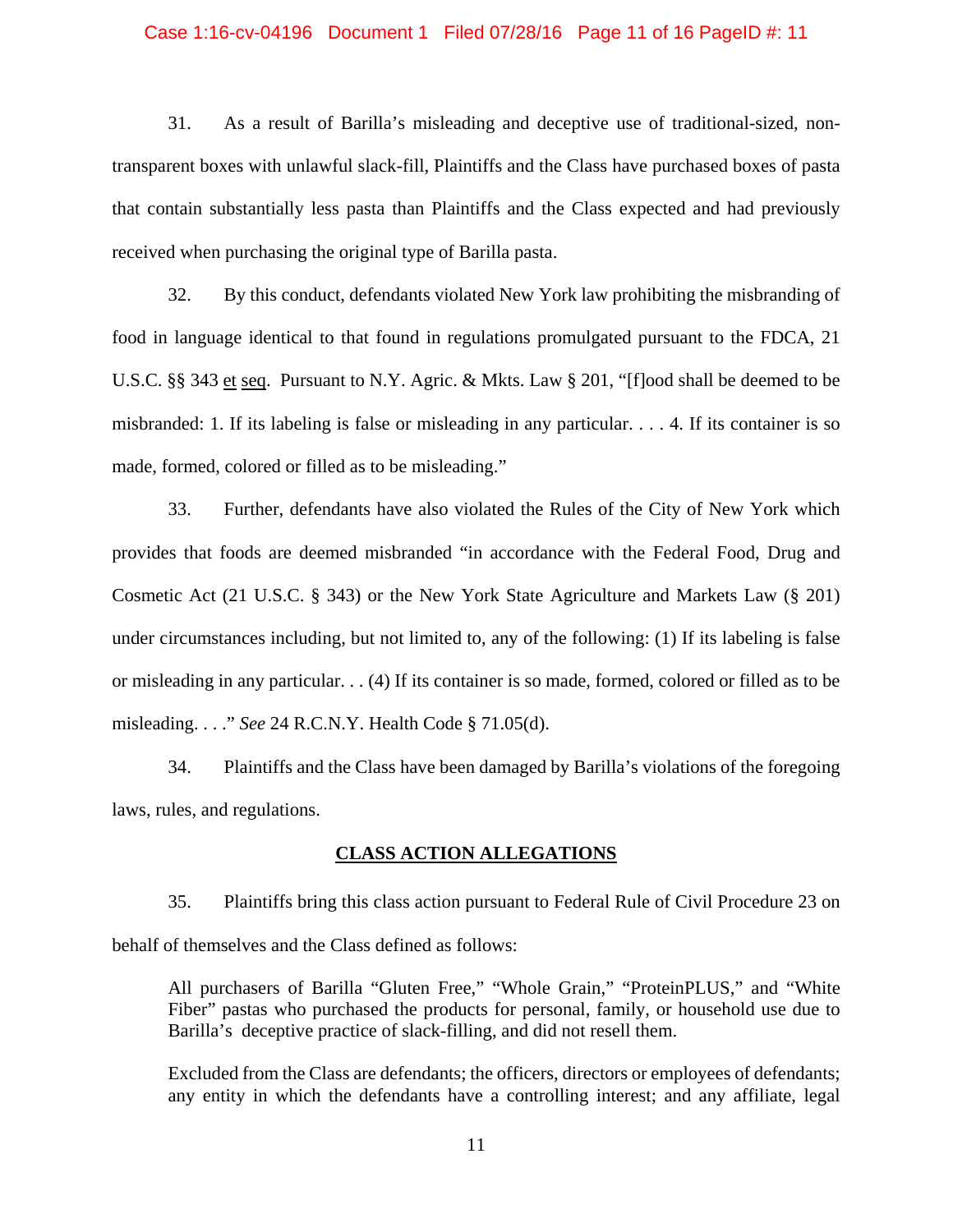## Case 1:16-cv-04196 Document 1 Filed 07/28/16 Page 12 of 16 PageID #: 12

representative, heir or assign of defendants. Also excluded are the judge to whom this case is assigned and any member of the judge's immediate family.

36. The Class is sufficiently numerous because the pastas at issue are sold in thousands of stores and thousands of people have purchased them during the relevant period. As a result, joinder of all purchasers is impractical.

37. There are questions of law and fact common to the Class and these questions predominate over questions affecting only individual Class members. Common legal and factual questions include, but are not limited to:

 Whether defendants labeled, packaged, marketed, advertised, and/or sold products using false, misleading and/or deceptive packaging and labeling;

Whether defendants' actions constitute violations of 21 U.S.C. § 343(d);

 Whether defendants' actions constitute violations of misbranding laws in New York;

 Whether defendants' actions constitute deceptive and unfair practices and/or violations of consumer protection laws in New York;

 Whether defendants omitted and/or misrepresented material facts in connection with the labeling, packaging, marketing, advertising, and/or sale of Barilla pasta;

 Whether defendants' labeling, packaging, marketing, advertising, and/or selling of products constituted an unfair, unlawful or fraudulent practice;

 Whether the packaging of the pastas during the relevant statutory period constituted unlawful non-functional slack-fill;

 Whether the members of the Class have sustained damages as a result of defendants' wrongful conduct;

- Whether defendants were unjustly enriched;
- The appropriate measure of damages and/or other relief; and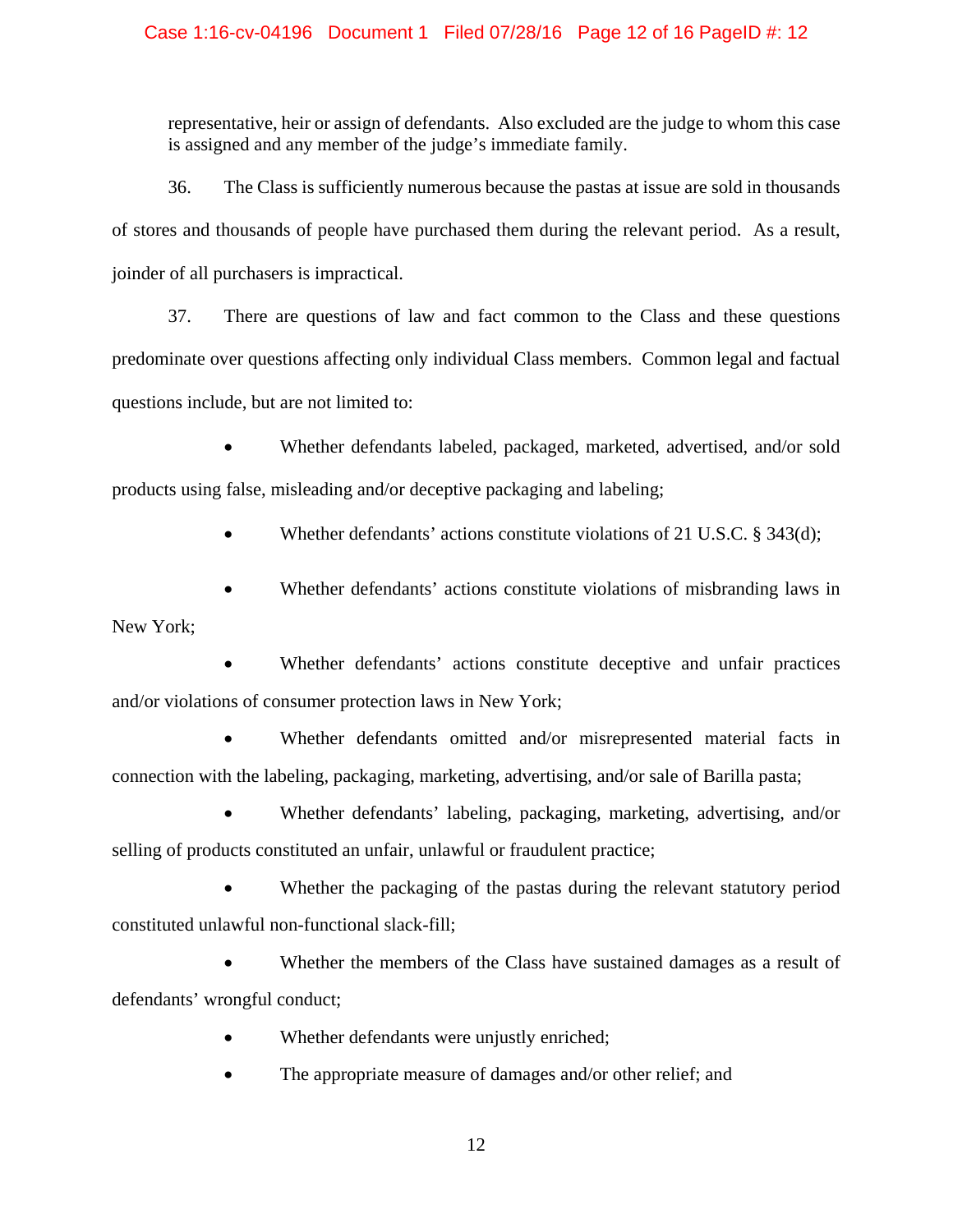### Case 1:16-cv-04196 Document 1 Filed 07/28/16 Page 13 of 16 PageID #: 13

 Whether defendants should be enjoined from continuing their unlawful practices.

38. Plaintiffs will fairly and adequately represent the Class and have retained counsel experienced and competent in the prosecution of consumer and class action litigation. Plaintiffs have no interests antagonistic to those of other members of the Class. Plaintiffs are committed to the vigorous prosecution of this action and have retained counsel experienced in litigation of this nature to represent them. Plaintiffs anticipate no difficulty in the management of this litigation as a class action.

39. Plaintiffs' claims are typical of the claims of the members of the Class as all members of the Class are similarly affected by defendants' wrongful conduct.

40. A class action is superior to other available methods for the fair and efficient adjudication of the controversy. Because of the amount of the individual Class members' claims relative to the complexity of the litigation and the financial resources of the defendants, few, if any, members of the Class would seek legal redress individually for the wrongs complained of herein. Absent a class action, Class members will continue to suffer damages and defendants' misconduct will proceed without remedy.

## **CAUSES OF ACTION**

# **COUNT I VIOLATIONS OF N.Y. GEN. BUS. LAW § 349**

32. Plaintiffs, on behalf of themselves and the Class, incorporate by reference and reallege each and every allegation set forth above, as though fully set forth herein. Defendants violated N.Y. Gen. Bus. Law § 349 by engaging in unfair, misleading, deceptive, and/or unlawful acts and practices.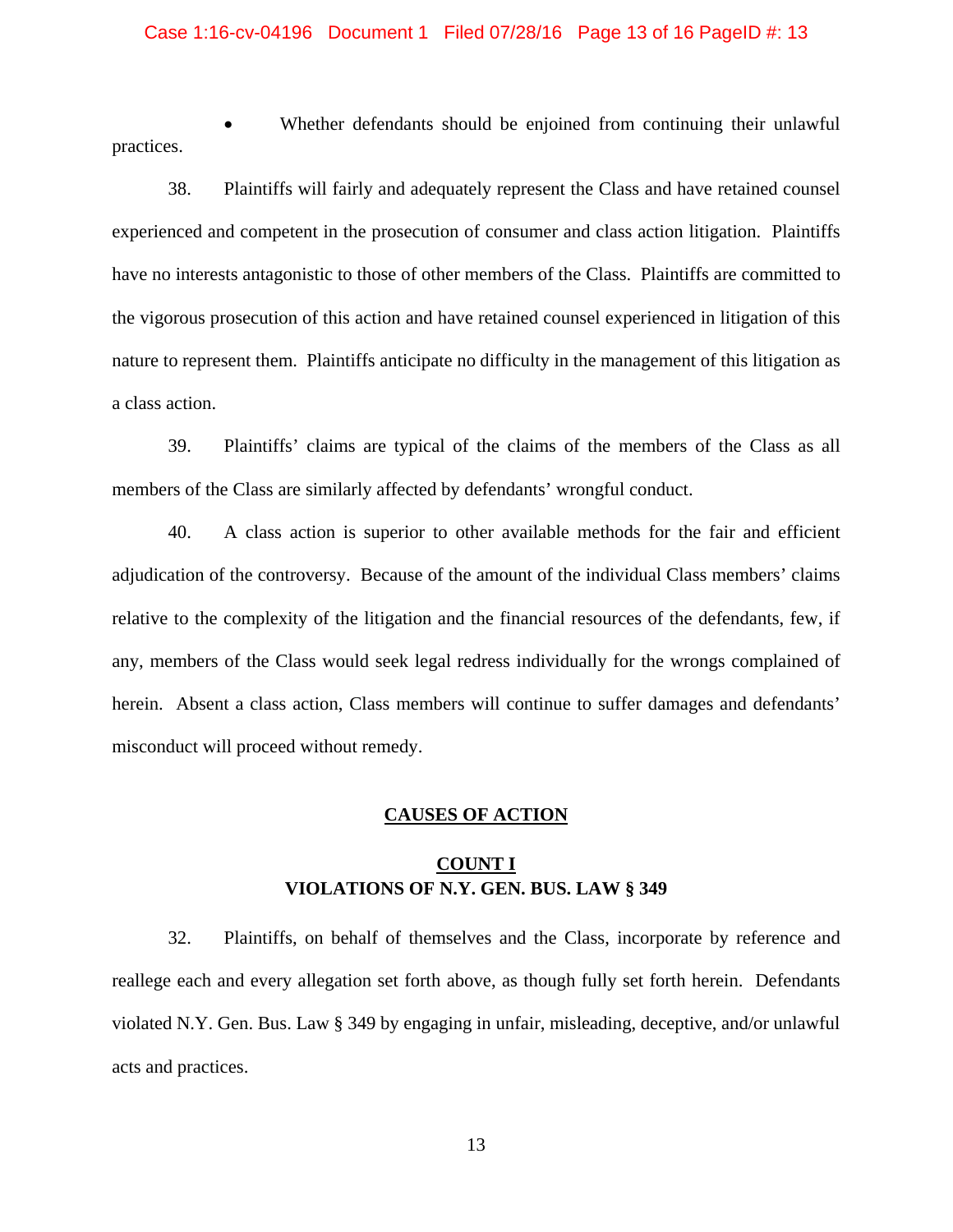### Case 1:16-cv-04196 Document 1 Filed 07/28/16 Page 14 of 16 PageID #: 14

33. Plaintiffs and the members of the Class are "persons" within the meaning of N.Y. Gen. Bus. Law § 349(h). Plaintiffs and the members of the Class are consumers.

34. N.Y. Gen. Bus. Law § 349(a) makes unlawful deceptive acts or practices in the conduct of any business, trade, or commerce or in the furnishing of any service in New York State. Defendants engaged in business, trade, or commerce, or in the furnishing of service in New York.

35. Barilla's conduct complained of herein consisted of deceptive acts and practices in the form of misrepresentations and omissions during conduct of business in New York in violation of N.Y. Gen. Bus. Law § 349(a): the sale of pasta in misleading packages designed to conceal unlawful, non-functional slack-fill.

36. Barilla knew or should have known that its practices, as discussed herein, were misleading and likely to deceive and mislead Plaintiffs and the Class.

37. Plaintiffs and the Class have been injured as a result of Barilla's violation of N.Y. Gen. Bus. Law § 349(a).

38. Barilla's deceptive and misleading acts and practices have directly, foreseeably, and proximately caused damages and injury to Plaintiffs and the Class.

39. Plaintiffs are entitled to pursue claims against Barilla under N.Y. Gen. Bus. Law § 349(h) to redress Barilla's violation of N.Y. Gen. Bus. Law § 349(a).

## **COUNT II UNJUST ENRICHMENT, NATIONWIDE**

41. Plaintiffs, on behalf of themselves and the Class, incorporate by reference and reallege each and every allegation set forth above, as though fully set forth herein.

42. As a result of defendants' deceptive, fraudulent and misleading labeling, packaging, advertising, marketing, and sales of the pastas, defendants were enriched, at the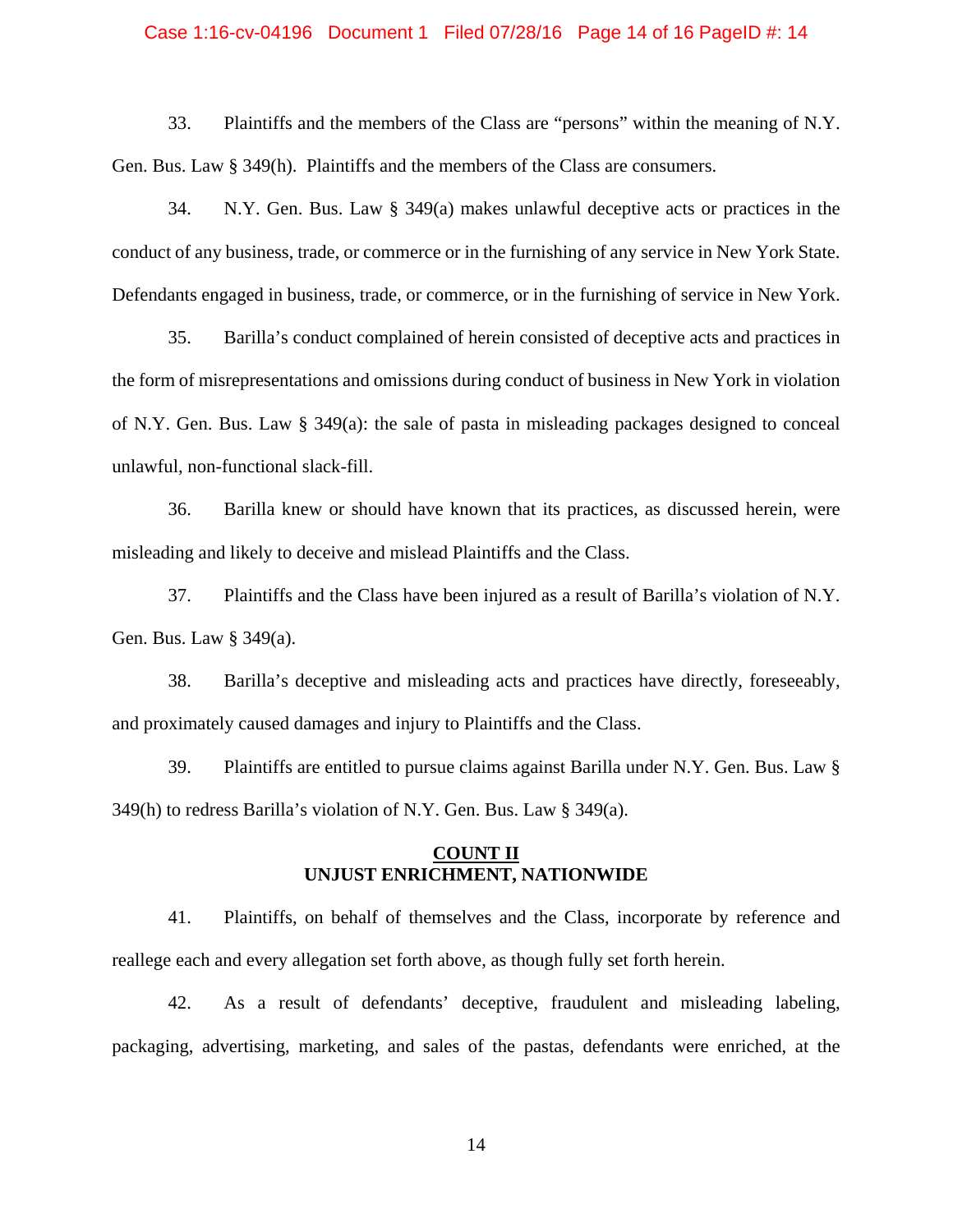#### Case 1:16-cv-04196 Document 1 Filed 07/28/16 Page 15 of 16 PageID #: 15

expense of Plaintiffs and all others similarly situated, through the payment of the purchase price for the pastas.

43. Under the circumstances, it would be against equity and good conscience to permit defendants to retain the ill-gotten benefits that it received from Plaintiffs, and all others similarly situated, in light of the fact that the quantity of pasta purchased by Plaintiffs, and all other similarly situated, was not what defendants purported it to be by its labeling and packaging. Thus, it would be unjust or inequitable for defendants to retain the benefit without restitution to Plaintiffs, and all others similarly situated.

### **PRAYER FOR RELIEF**

WHEREFORE, Plaintiffs, on behalf of themselves and all others similarly situated, pray for relief and judgment against defendants as follows:

(A) An Order certifying the nationwide Class and under Rule 23 of the Federal Rules of Civil Procedure and naming Plaintiffs as representatives of the Class and Plaintiffs' attorneys as Class Counsel to represent members of the Class;

(B) An Order declaring defendants' conduct violates the statutes referenced herein;

(C) An Order finding in favor of Plaintiffs and members of the Class;

(D) Compensatory and punitive damages in amounts to be determined by the Court and/or jury;

(E) Prejudgment interest on all amounts awarded;

(F) An Order of restitution and all other forms of equitable monetary relief;

(G) Injunctive relief to repackage the pastas without non-functional slack-fill as pleaded or as the Court may deem proper;